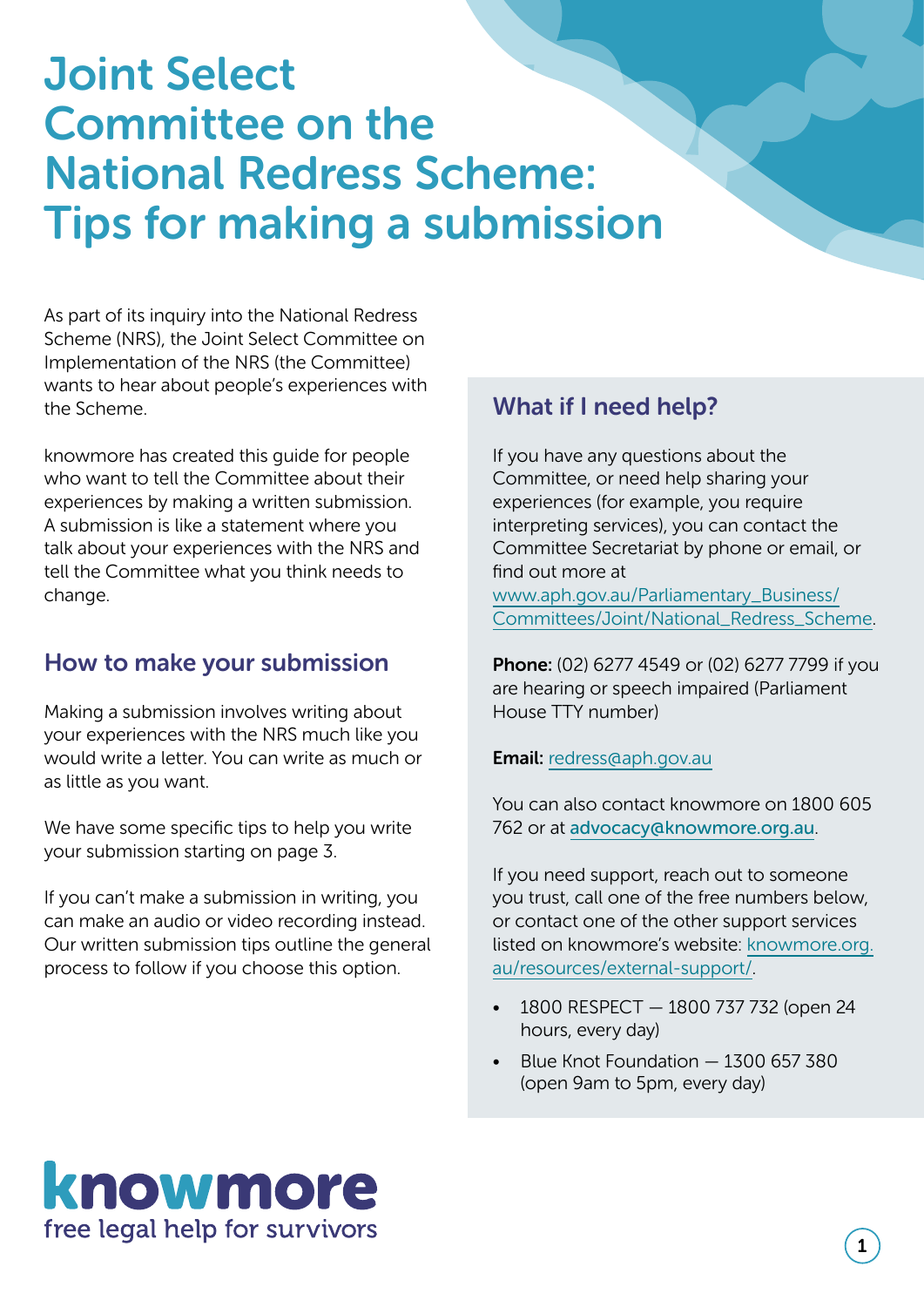## What you should include

It's up to you what you include in your submission but below you'll find some examples to help you get started.

If you haven't made an NRS application, you might like to talk about:

#### Why you haven't applied

- Are you still waiting for your institution to join the NRS?
- Have particular things stopped you completing your application?

#### Whether you will apply in the future

If you think you will, is there any support you need?

If you have made an NRS application, you might like to talk about:

#### Your institution

If your institution hasn't joined the NRS, do you know if it plans to? What will it mean for you if your institution doesn't join the NRS?

#### Applying for redress

- How did you find the application process?
- Did you find it difficult to complete your application? Were you able to get support?

#### Communicating with the NRS

- How easy or difficult was communicating with the NRS and getting information about your application?
- Do you have any special communication needs? Has the NRS met these?

#### Your personal information

Do you believe your personal information is protected by the NRS?

#### How long the NRS takes

- If you are still waiting for a decision, how long has it been since you submitted your application? If there has been any delay, have you been told why?
- If you have received an offer, how long did it take for the NRS to make a decision? If there was any delay, were you told why?

#### Suggested changes

• What changes do you think should be made to the NRS? Why are these important?

If you have received an offer from the NRS, you might also like to talk about:

#### Your offer

- Were you happy with the offer?
- Were you offered less because of a prior payment? What did you think about this?
- Did you accept or reject the offer and if so why?
- Did you ask the NRS to review or revoke the offer and if so why?

#### Counselling services

• Did you ask for counselling? Have you got the support you need?

#### Direct personal responses (apologies)

• Did you ask for a direct personal response (an apology) from your institution? Have you received it yet? What was this like?

## knowmore free legal help for survivors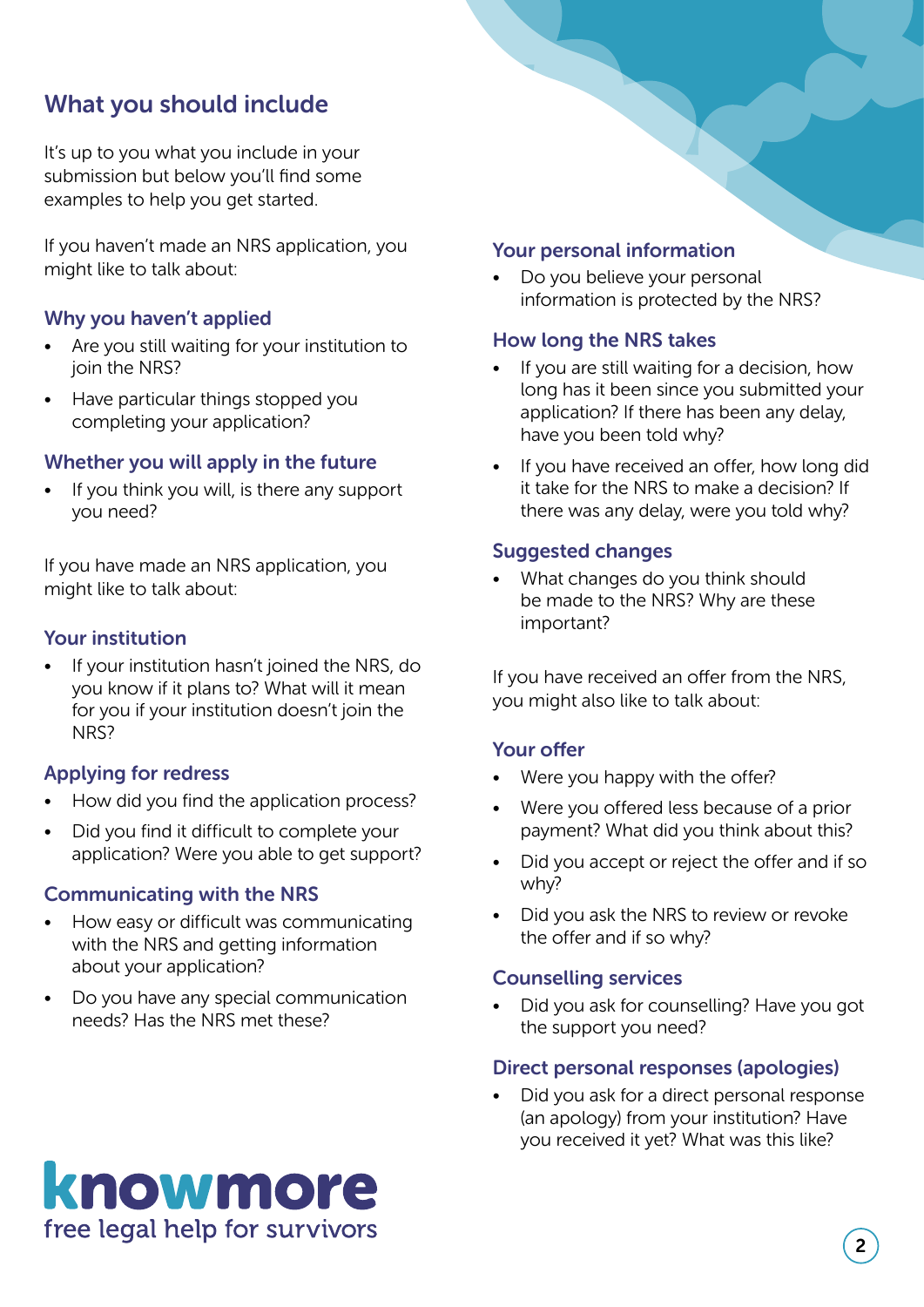### What not to include

It is important that you do not include any information in your submission about any ongoing legal proceedings (such as a court case).

## Taking care of yourself

You don't have to discuss the abuse you experienced as a child in your submission, but talking about your experiences with the NRS may trigger strong feelings. Here are some suggestions to help you cope:

- If possible, arrange for someone you trust to support you while you work on your submission. If you'd prefer to work on your submission in private, you could arrange to debrief with a trusted friend or support person afterwards.
- Plan to do something enjoyable or relaxing after working on your submission. Maybe you could go for a walk, call a friend, have a warm bath or listen to some of your favourite music.

There are some other great tips for looking after yourself on the Blue Knot website: www.blueknot.org.au/For-Survivors/Survivorself-care.

### 4 steps to making your written submission

- 1. Get ready to write your submission
- 2. Write your submission
- **3.** Check your submission
- 4. Send your submission in

#### 1. Get ready to write your submission

Set aside certain times to write your submission and take your time. Think about when you are usually at your best and plan to work on your submission then.

Think about what you would like to say in your submission (see "What you should include" on page 2). You might like to make some notes to help you get started.

Decide how you will write your submission. It is best if you type it, but you can write it by hand if you prefer.

#### 2. Write your submission

Take your time. Be kind to yourself. If you become overwhelmed it's a good idea to take a break or do some exercises to help you feel calm and grounded. There are some good suggestions on the Blue Knot website: https:// www.blueknot.org.au/Survivors/Self-care/ grounding.

Make sure you cover your key points and write down everything you want to say. You might write about your experiences with the NRS from beginning to end, or you might like to use the questions above to help organise your thoughts.

Make sure you say how you want your submission to be treated. You can choose to:

• Have it published with your name. This means your submission will be put on the Committee's website and people will know you wrote it. To choose this option you can use these words: 'I am comfortable with my submission being published with my full name.'

## knowmore free legal help for survivors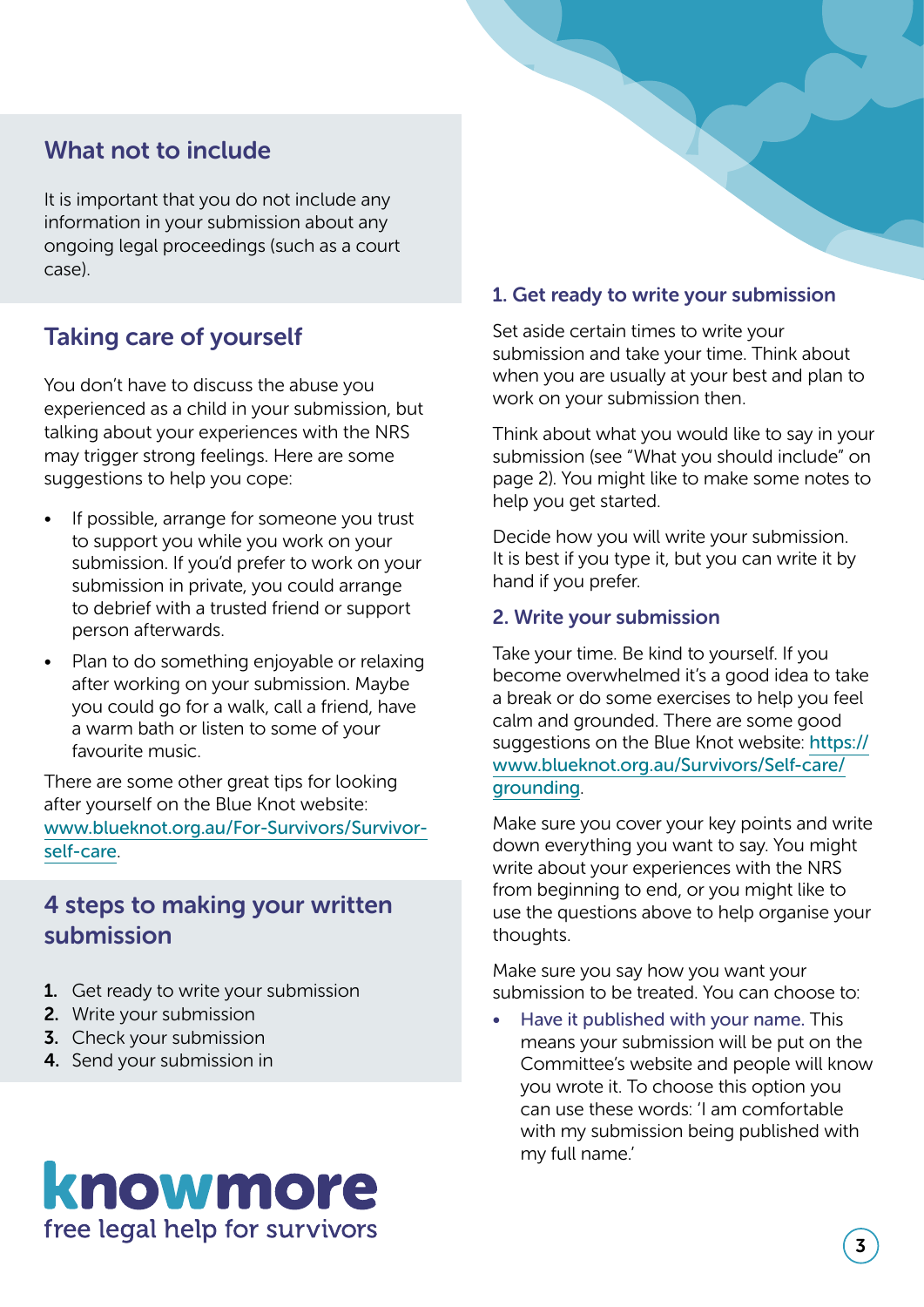- Have it published without your name. This means your submission will be put on the Committee's website but people won't know you wrote it. To choose this option you can use these words: 'I am comfortable with my submission being published, but I request that my name and any identifying details be removed before publication.' You should also say why you want to have your submission published without your name.
- Keep it private. This means your submission will only be read by members of the Committee and the Committee Secretariat (the people who help run the Committee). If you want to choose this option, you can use these words: 'I request that my submission be kept confidential and not be published.' You should also say why you want to keep your submission private.

It is very important that what you want is written clearly. The start of your submission is a good place to do this.

Decide if there are any other documents you would like to send with your submission. An example might be a letter you received from the NRS that you mention in your submission. Photocopy or scan these documents so the copies are ready to send in later.

#### 3. Check your submission

After writing your submission you might like to put it aside for a day or two before reading it again. When you read it again:

- Check you have said everything you wanted to say and are happy with how it sounds.
- Check you have said whether you want your submission to remain private or if you are happy for it to be published on the Committee's website (either with or without your name).

You might like to ask someone you trust to read your submission. This might be someone who helped you with your NRS application. They can tell you if they've understood what you've written, which means the Committee will be able to understand it too.

#### 4. Send in your submission

Send your submission to the Committee by email, post or online.

Email is best if you have typed your submission or have other electronic documents you would like to send. It is a good idea to include the word 'submission' in the subject line of your email. Send your email to redress@aph.gov.au.